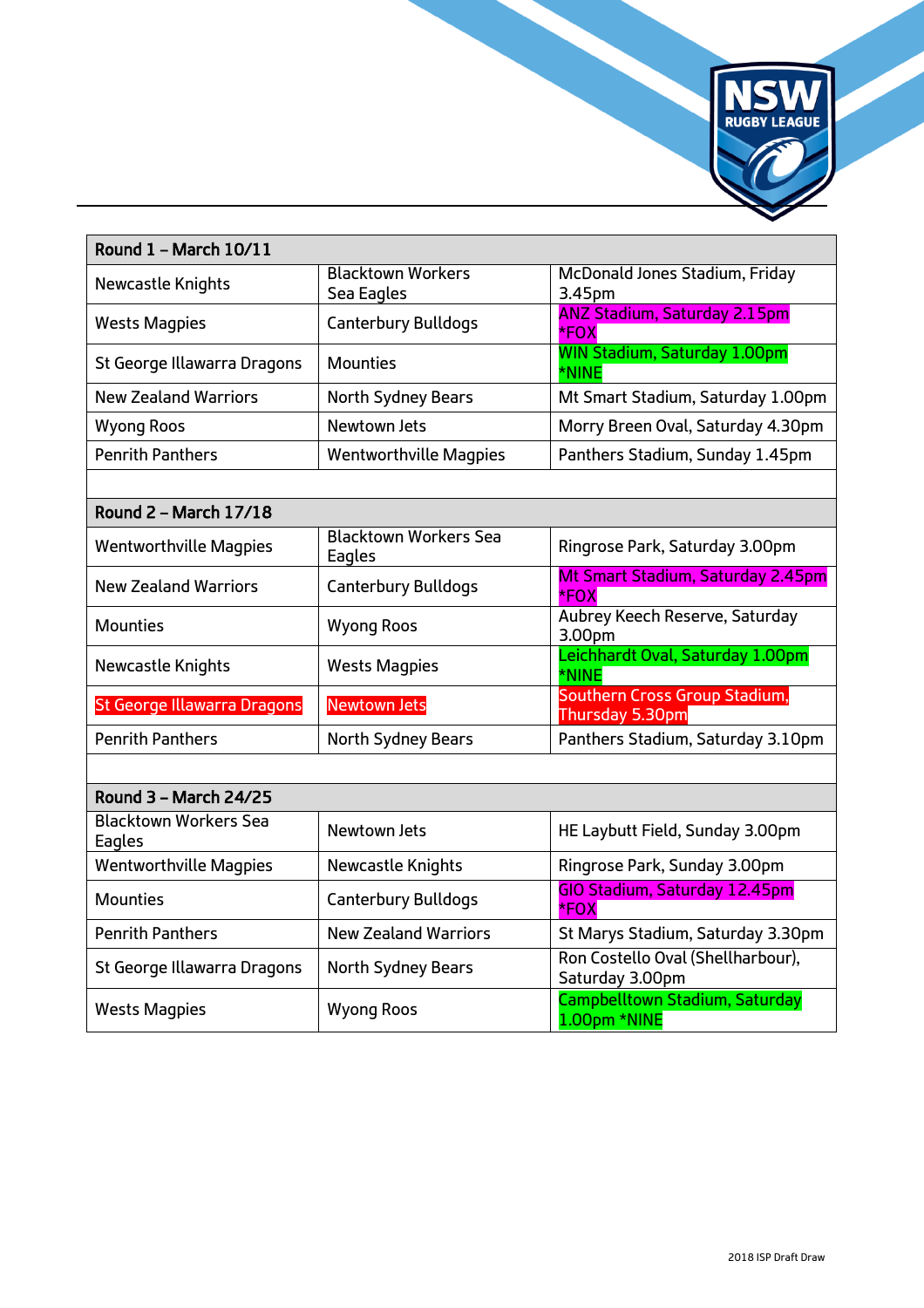

| Round 4 - March 31/ April 1                             |                                        |                                                        |  |
|---------------------------------------------------------|----------------------------------------|--------------------------------------------------------|--|
| <b>Blacktown Workers Sea</b><br>Eagles                  | <b>Mounties</b>                        | Lottoland, Saturday 5.30pm                             |  |
| <b>Wyong Roos</b>                                       | <b>New Zealand Warriors</b>            | Allianz Stadium, Saturday 3.15pm<br>*FOX               |  |
| St George Illawarra Dragons                             | Newcastle Knights                      | WIN Stadium, Sunday 1.45pm                             |  |
| <b>Penrith Panthers</b>                                 | Newtown Jets                           | Panthers Stadium, Saturday 1.00pm<br>*NINE             |  |
| <b>Wests Magpies</b>                                    | <b>Wentworthville Magpies</b>          | <b>ANZ Stadium, Monday 1.45pm *FOX</b>                 |  |
| <b>BYES: Canterbury Bulldogs and North Sydney Bears</b> |                                        |                                                        |  |
|                                                         |                                        |                                                        |  |
| Round 5 - April 7/8 NSWRL Respect Round                 |                                        |                                                        |  |
| <b>Blacktown Workers Sea</b><br>Eagles                  | <b>Wentworthville Magpies</b>          | HE Laybutt Field, Sunday 3.00pm                        |  |
| <b>Canterbury Bulldogs</b>                              | <b>Wyong Roos</b>                      | <b>Belmore Sports Ground, Saturday</b><br>1.00pm *NINE |  |
| <b>Mounties</b>                                         | <b>Penrith Panthers</b>                | Aubrey Keech Reserve, Saturday<br>3.00pm               |  |
| <b>Wests Magpies</b>                                    | <b>New Zealand Warriors</b>            | <b>Campbelltown Stadium, Saturday</b><br>12.45pm *FOX  |  |
| Newcastle Knights                                       | North Sydney Bears                     | McDonald Jones Stadium, Saturday<br>5.15pm             |  |
| Newtown Jets                                            | St George Illawarra<br>Dragons         | Henson Park, Saturday 3.00pm                           |  |
|                                                         |                                        |                                                        |  |
| Round 6 - April 14/15                                   |                                        |                                                        |  |
| <b>New Zealand Warriors</b>                             | <b>Blacktown Workers Sea</b><br>Eagles | Mt Smart Stadium, Saturday 2.45pm<br>*FOX              |  |
| <b>Penrith Panthers</b>                                 | <b>Canterbury Bulldogs</b>             | Panthers Stadium, Sunday 11.45am<br>*FOX               |  |
| Newcastle Knights                                       | Newtown Jets                           | Cessnock Sports Complex, Saturday<br>3.00pm            |  |
| North Sydney Bears                                      | <b>Wests Magpies</b>                   | North Sydney Oval, Saturday 1.00pm<br>*NINE            |  |
| St George Illawarra Dragons                             | <b>Wyong Roos</b>                      | WIN Stadium, Saturday 3.00pm                           |  |
| <b>BYES: Wentworthville and Mounties</b>                |                                        |                                                        |  |
|                                                         |                                        |                                                        |  |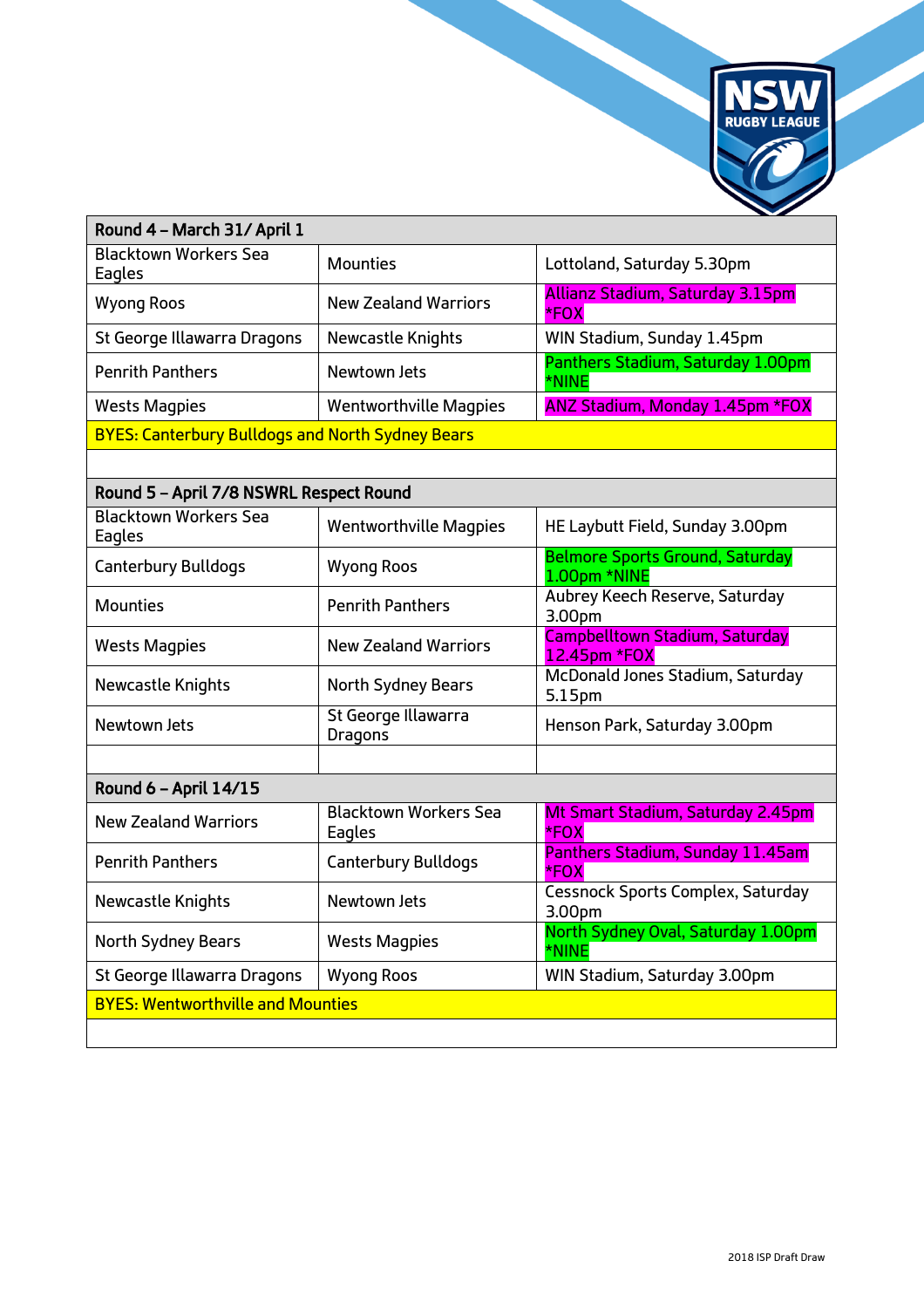

| Round 7 - April 21/22                                          |                                        | $\overline{\phantom{a}}$                                         |  |
|----------------------------------------------------------------|----------------------------------------|------------------------------------------------------------------|--|
| <b>Wyong Roos</b>                                              | <b>Blacktown Workers Sea</b><br>Eagles | Berkeley Vale Oval, Saturday<br>3.00pm                           |  |
| <b>Canterbury Bulldogs</b>                                     | Newtown Jets                           | <b>Belmore Sports Ground, Saturday</b><br>1.00pm *NINE           |  |
| North Sydney Bears                                             | <b>Mounties</b>                        | <b>Central Coast Stadium, Saturday</b><br>12.45pm *FOX           |  |
| <b>New Zealand Warriors</b>                                    | St George Illawarra Dragons            | Mt Smart Stadium, Saturday 3.00pm                                |  |
| <b>Wests Magpies</b>                                           | Newcastle Knights                      | Campbelltown Stadium, Saturday<br>3.00pm                         |  |
| <b>Wentworthville Magpies</b>                                  | <b>Penrith Panthers</b>                | ANZ Stadium, Sunday 11.45am *<br><b>FOX</b>                      |  |
|                                                                |                                        |                                                                  |  |
| Round 8 - April 28/29                                          |                                        |                                                                  |  |
| <b>Canterbury Bulldogs</b>                                     | <b>Blacktown Workers Sea</b><br>Eagles | Belmore Sports Ground, Saturday<br>3.15pm *FOX                   |  |
| <b>Wyong Roos</b>                                              | <b>Mounties</b>                        | Morry Breen Oval, Saturday 3.00pm                                |  |
| <b>New Zealand Warriors</b>                                    | Newtown Jets                           | Mt Smart Stadium, Saturday 1.00pm                                |  |
| North Sydney Bears                                             | Newcastle Knights                      | North Sydney Oval, Friday 7.30pm                                 |  |
| St George Illawarra Dragons                                    | <b>Penrith Panthers</b>                | <b>WIN Stadium, Saturday 1.00pm</b><br>*NINE                     |  |
| <b>Wentworthville Magpies</b>                                  | <b>Wests Magpies</b>                   | Ringrose Park, Sunday 3.00pm                                     |  |
|                                                                |                                        |                                                                  |  |
| Round 9 - May 5/6                                              |                                        |                                                                  |  |
| <b>Canterbury Bulldogs</b>                                     | <b>Wentworthville Magpies</b>          | Belmore Sports Ground, Saturday<br>3.00pm                        |  |
| <b>Mounties</b>                                                | <b>New Zealand Warriors</b>            | GIO Stadium, Saturday 12.45pm<br>*FOX)                           |  |
| <b>Wyong Roos</b>                                              | Newcastle Knights                      | Morry Breen Oval, Saturday 3.00pm                                |  |
| Newtown Jets                                                   | North Sydney Bears                     | Henson Park, Saturday 1.00pm<br>*NINE                            |  |
| St George Illawarra Dragons                                    | <b>Wests Magpies</b>                   | <b>UOW Jubilee Oval, Sunday 11.45am</b><br>(exact time TBC) *FOX |  |
| <b>BYES: Blacktown Workers Sea Eagles and Penrith Panthers</b> |                                        |                                                                  |  |
|                                                                |                                        |                                                                  |  |
| Round 10 - May 12/13                                           |                                        |                                                                  |  |
| <b>Canterbury Bulldogs</b>                                     | St George Illawarra<br><b>Dragons</b>  | Belmore Sports Ground, Saturday<br>3.00pm                        |  |
| <b>Mounties</b>                                                | Newtown Jets                           | Aubrey Keech Reserve, Saturday<br>3.00pm                         |  |
| <b>New Zealand Warriors</b>                                    | <b>Wests Magpies</b>                   | Mt Smart Stadium, Saturday 2.45pm<br>*FOX                        |  |
| <b>Blacktown Workers Sea</b><br>Eagles                         | Newcastle Knights                      | HE Laybutt Field, Sunday 3.00pm                                  |  |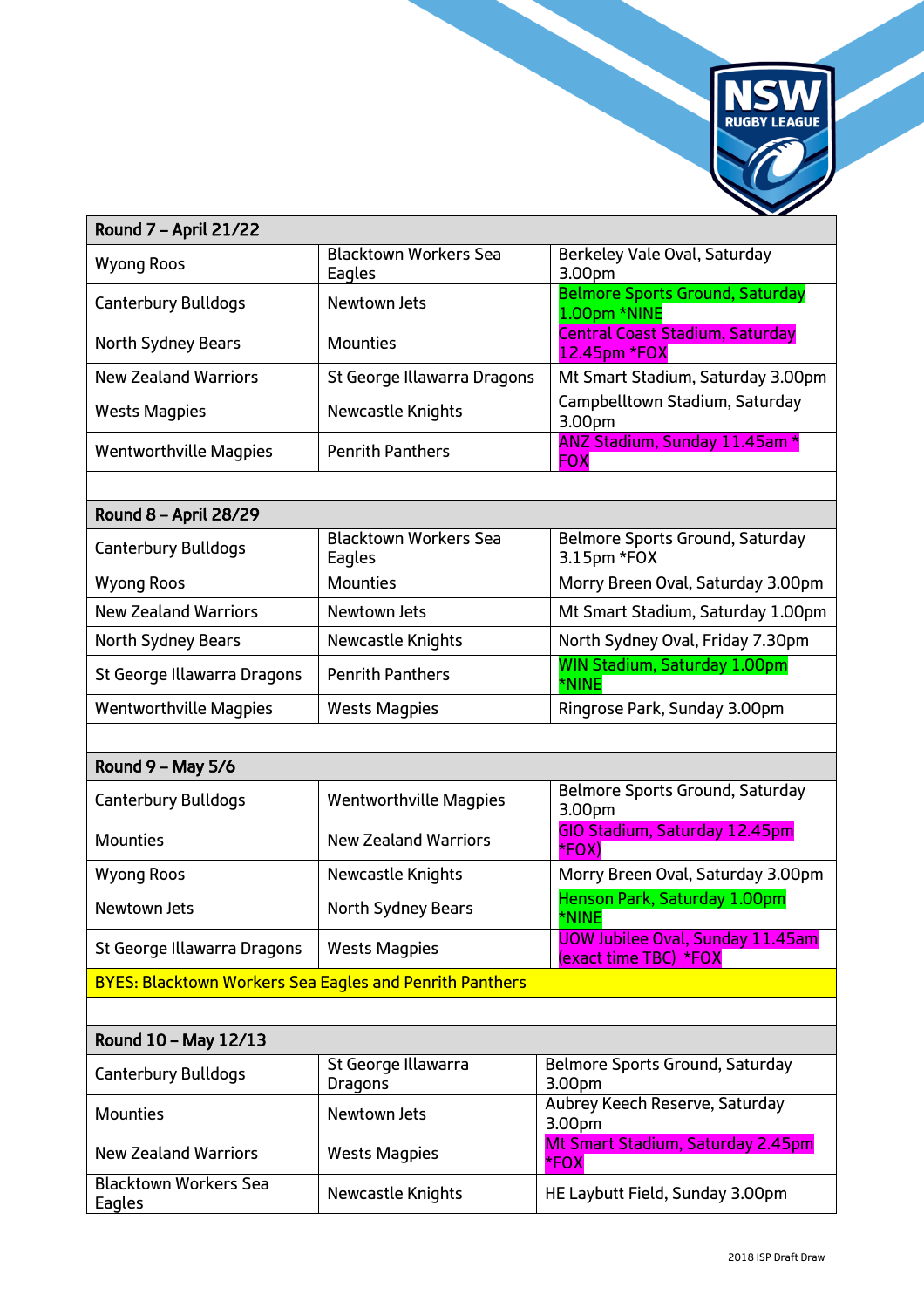

| <b>North Sydney Bears</b>                                   | <b>Penrith Panthers</b>                | North Sydney Oval, Sunday 11.45am<br>*FOX              |
|-------------------------------------------------------------|----------------------------------------|--------------------------------------------------------|
| <b>Wentworthville Magpies</b>                               | <b>Wyong Roos</b>                      | Leichhardt Oval, Saturday 1.00pm<br>*NINE              |
|                                                             |                                        |                                                        |
| Round 11 - May 19/20 MAGIC Round                            |                                        |                                                        |
| <b>North Sydney Bears</b>                                   | <b>Blacktown Workers Sea</b><br>Eagles | North Sydney Oval, Sunday 3.00pm                       |
| <b>Canterbury Bulldogs</b>                                  | Newcastle Knights                      | North Sydney Oval, Sunday 1.00pm                       |
| St George Illawarra Dragons                                 | <b>New Zealand Warriors</b>            | Henson Park, Saturday 1.00pm *NINE                     |
| Newtown Jets                                                | <b>Wyong Roos</b>                      | Henson Park, Saturday 3.00pm                           |
| <b>Wests Magpies</b>                                        | <b>Penrith Panthers</b>                | North Sydney Oval, Sunday 11.00am                      |
| <b>Mounties</b>                                             | <b>Wentworthville Magpies</b>          | Henson Park, Saturday 5.00pm                           |
|                                                             |                                        |                                                        |
| Round 12 - May 26/27                                        |                                        |                                                        |
| <b>Blacktown Workers Sea</b><br>Eagles                      | <b>New Zealand Warriors</b>            | Lottoland, Saturday 1.00pm *NINE                       |
| <b>Wests Magpies</b>                                        | Newtown Jets                           | Lidcombe Oval, Saturday 3.00pm                         |
| <b>Wentworthville Magpies</b>                               | North Sydney Bears                     | Ringrose Park, Sunday 3.00pm                           |
| <b>Penrith Panthers</b>                                     | <b>Mounties</b>                        | Panthers Stadium, Saturday 5.15pm                      |
| Newcastle Knights                                           | St George Illawarra<br><b>Dragons</b>  | <b>McDonald Jones Stadium, Sunday</b><br>11.45am *FOX  |
| <b>Wyong Roos</b>                                           | <b>Canterbury Bulldogs</b>             | <b>Central Coast Stadium, Saturday</b><br>12.45pm *FOX |
|                                                             |                                        |                                                        |
| Round 13 - June 2/3                                         |                                        |                                                        |
| Newtown Jets                                                | <b>Canterbury Bulldogs</b>             | Henson Park, Saturday 3.00pm                           |
| <b>Mounties</b>                                             | Newcastle Knights                      | Aubrey Keech Reserve, Saturday<br>3.00pm               |
| <b>Wyong Roos</b>                                           | <b>Penrith Panthers</b>                | Morry Breen Oval, Saturday 3.00pm                      |
| North Sydney Bears                                          | St George Illawarra                    | North Sydney Oval, Saturday 1.00pm<br>*NINE            |
| <b>Wentworthville Magpies</b>                               | <b>New Zealand Warriors</b>            | <b>ANZ Stadium, Saturday 5.15pm *FOX</b>               |
| <b>BYES: Blacktown Workers Sea Eagles and Wests Magpies</b> |                                        |                                                        |
|                                                             |                                        |                                                        |
| Round 14 - June 9/10                                        |                                        |                                                        |
| North Sydney Bears                                          | <b>Canterbury Bulldogs</b>             | North Sydney Oval, Saturday 1.00pm<br>*NINE            |
| Newcastle Knights                                           | <b>Wyong Roos</b>                      | McDonald Jones Stadium, Saturday<br>3.15pm             |
| <b>Wentworthville Magpies</b>                               | St George Illawarra<br><b>Dragons</b>  | Ringrose Park, Sunday 3.00pm                           |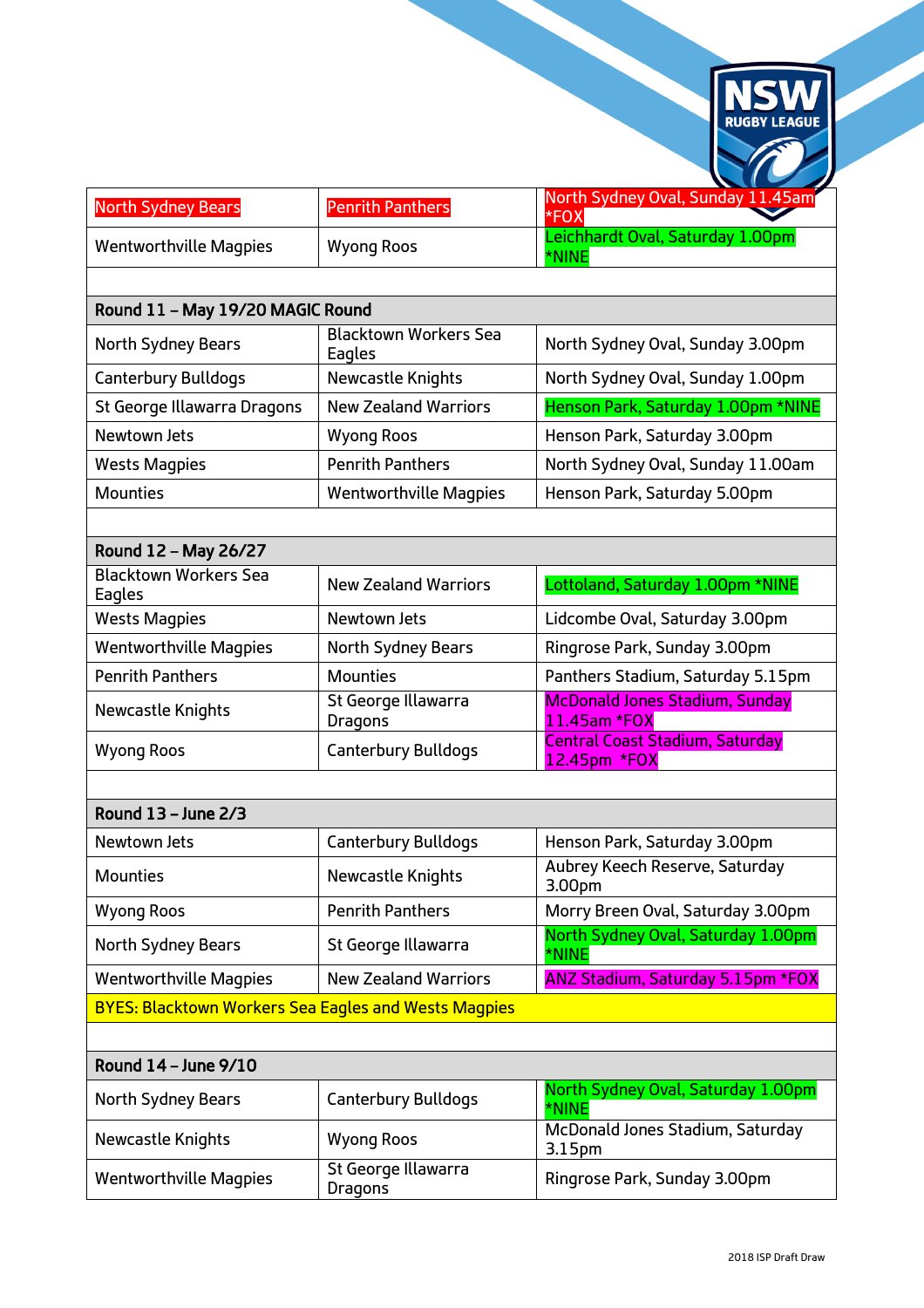

| <b>Wests Magpies</b>                                                           | Blacktown Workers Sea | Leichhardt Oval, Saturday 12.45pm |  |
|--------------------------------------------------------------------------------|-----------------------|-----------------------------------|--|
|                                                                                | Eagles                | $*FOX$                            |  |
| <b>BYES: Mounties, New Zealand Warriors, Newtown Jets and Penrith Panthers</b> |                       |                                   |  |

## Round 15 – June 16/17

|                            | <b>Blacktown Workers Sea</b><br>Eagles | Leichhardt Oval, Saturday 1.00pm<br>*NINE              |
|----------------------------|----------------------------------------|--------------------------------------------------------|
| <b>Canterbury Bulldogs</b> | <b>Penrith Panthers</b>                | <b>Belmore Sports Ground, Saturday</b><br>12.45pm *FOX |
| Newtown Jets               | <b>Mounties</b>                        | Henson Park, Saturday 3.00pm                           |
| Newcastle Knights          | <b>New Zealand Warriors</b>            | <b>McDonald Jones Stadium, Sunday</b><br>11.45am *FOX  |
| <b>Wests Magpies</b>       | <b>North Sydney Bears</b>              | Campbelltown Stadium, Sunday<br>1.55 <sub>pm</sub>     |
| <b>Wyong Roos</b>          | <b>Wentworthville Magpies</b>          | Morry Breen Oval, Saturday 3.00pm                      |

## June 23/24 (SOO Game 2)

| ISP Rep Team v ISC Rep Team |  |  |  |  |
|-----------------------------|--|--|--|--|
|-----------------------------|--|--|--|--|

| Round 16 - June 30/ July 1                |                                        |                                                        |
|-------------------------------------------|----------------------------------------|--------------------------------------------------------|
| <b>Penrith Panthers</b>                   | <b>Blacktown Workers Sea</b><br>Eagles | Penrith Stadium, Saturday 12.45pm<br>*FOX              |
| Newcastle Knight                          | <b>Canterbury Bulldogs</b>             | McDonald Jones Stadium, Saturday<br>3.15 <sub>pm</sub> |
| <b>New Zealand Warriors</b>               | <b>Mounties</b>                        | Mt Smart Stadium, Saturday 3.00pm                      |
| Newtown Jets                              | <b>Wentworthville Magpies</b>          | Henson Park, Saturday 1.00pm *NINE                     |
| <b>Wyong Roos</b>                         | North Sydney Bears                     | Morry Breen Oval, Saturday 3.00pm                      |
| <b>Wests Magpies</b>                      | St George Illawarra<br>Dragons         | Leichhardt Oval, Sunday 11.45am<br>*FOX                |
|                                           |                                        |                                                        |
| Round 17 - July 7/8                       |                                        |                                                        |
| Canterbury Bulldogs                       | <b>Mounties</b>                        | <b>Belmore Sports Ground, Saturday</b><br>5.15pm *FOX  |
| <b>New Zealand Warriors</b>               | <b>Wentworthville Magpies</b>          | Mt Smart Stadium, Saturday 1.00pm                      |
| <b>Penrith Panthers</b>                   | St George Illawarra<br>Dragons         | Panthers Stadium, Saturday 1.00pm<br>*NINE             |
| <b>Blacktown Workers Sea</b><br>Eagles    | North Sydney Bears                     | HE Laybutt Field, Sunday 3.00pm                        |
| Newtown Jets                              | Newcastle Knights                      | Henson Park, Saturday 3.00pm                           |
| <b>BYES: Wests Magpies and Wyong Roos</b> |                                        |                                                        |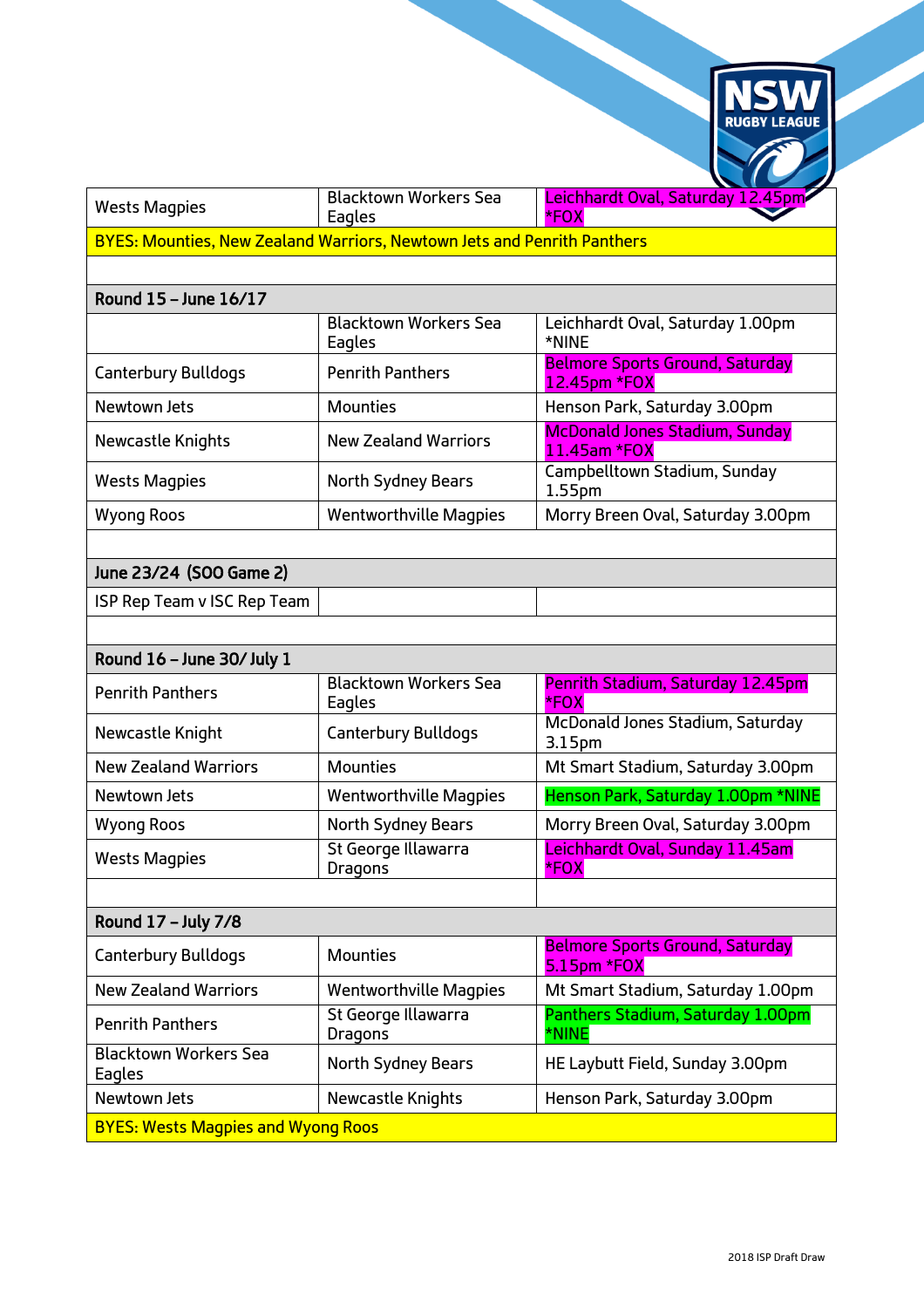

| Round 18 - July 14/15                                          |                                        |                                                         |  |
|----------------------------------------------------------------|----------------------------------------|---------------------------------------------------------|--|
| <b>Blacktown Workers Sea</b><br>Eagles                         | <b>Wyong Roos</b>                      | Lottoland, Saturday 3.30pm                              |  |
| <b>Wests Magpies</b>                                           | <b>Mounties</b>                        | Campbelltown Stadium, Saturday<br>1.00pm *NINE          |  |
| <b>New Zealand Warriors</b>                                    | <b>Penrith Panthers</b>                | Mt Smart Stadium, Sunday 1.00pm                         |  |
| North Sydney Bears                                             | Newtown Jets                           | <b>North Sydney Oval, Saturday</b><br>12.45pm *FOX      |  |
| St George Illawarra Dragons                                    | <b>Wentworthville Magpies</b>          | Jubilee Oval, Sunday 1.45pm                             |  |
| <b>BYE: Canterbury Bulldogs, Newcastle Knights</b>             |                                        |                                                         |  |
|                                                                |                                        |                                                         |  |
| Round 19 - July 21/22                                          |                                        |                                                         |  |
| <b>Mounties</b>                                                | <b>Blacktown Workers Sea</b><br>Eagles | Aubrey Keech Reserve, Saturday<br>3.00pm                |  |
| Canterbury Bulldogs                                            | <b>Wests Magpies</b>                   | <b>Belmore Sports Ground, Saturday</b><br>1.00pm *NINE  |  |
| <b>New Zealand Warriors</b>                                    | <b>Wyong Roos</b>                      | Mt Smart Stadium, Sunday 1.45pm<br>*FOX                 |  |
| <b>Wentworthville Magpies</b>                                  | Newtown Jets                           | Ringrose Park, Sunday 3.00pm                            |  |
| Newcastle Knights                                              | <b>Penrith Panthers</b>                | <b>McDonald Jones Stadium, Saturday</b><br>12.45pm *FOX |  |
| <b>BYE: North Sydney Bears and St George Illawarra Dragons</b> |                                        |                                                         |  |
|                                                                |                                        |                                                         |  |
|                                                                |                                        |                                                         |  |
| Round 20 - July 28/29 HERITAGE ROUND (MOL)                     |                                        |                                                         |  |
| <b>Blacktown Workers Sea</b><br>Eagles                         | <b>Wests Magpies</b>                   | Lottoland, Saturday 12.45pm *FOX                        |  |
| <b>Wyong Roos</b>                                              | St George Illawarra<br><b>Dragons</b>  | Allianz Stadium, Sunday 1.55pm                          |  |
| Newtown Jets                                                   | <b>Penrith Panthers</b>                | Henson Park, Saturday 3.00pm                            |  |
| Newcastle Knights                                              | <b>Wentworthville Magpies</b>          | <b>Cessnock Sports Complex, Saturday</b><br>3.00pm      |  |
| <b>Canterbury Bulldogs</b>                                     | <b>New Zealand Warriors</b>            | <b>Belmore Sports Ground, Saturday</b><br>1.00pm *NINE  |  |
| <b>Mounties</b>                                                | North Sydney Bears                     | Aubrey Keech Reserve, Saturday<br>3.00pm                |  |
|                                                                |                                        |                                                         |  |
| Round 21 - August 4/5                                          |                                        |                                                         |  |
| <b>Newtown Jets</b>                                            | <b>Blacktown Workers Sea</b><br>Eagles | Henson Park, Saturday 3.00pm                            |  |
| <b>Penrith Panthers</b>                                        | <b>Wests Magpies</b>                   | Panthers Stadium, Sunday 1.45pm                         |  |
| Newcastle Knights                                              | <b>Mounties</b>                        | North Sydney Oval, Saturday 1.00pm<br>*NINE             |  |
| St George Illawarra Dragons                                    | <b>Canterbury Bulldogs</b>             | <b>WIN Stadium, Saturday 12.45pm</b><br>*FOX            |  |
| <b>North Sydney Bears</b>                                      | <b>Wyong Roos</b>                      | North Sydney Oval, Saturday 3.00pm                      |  |